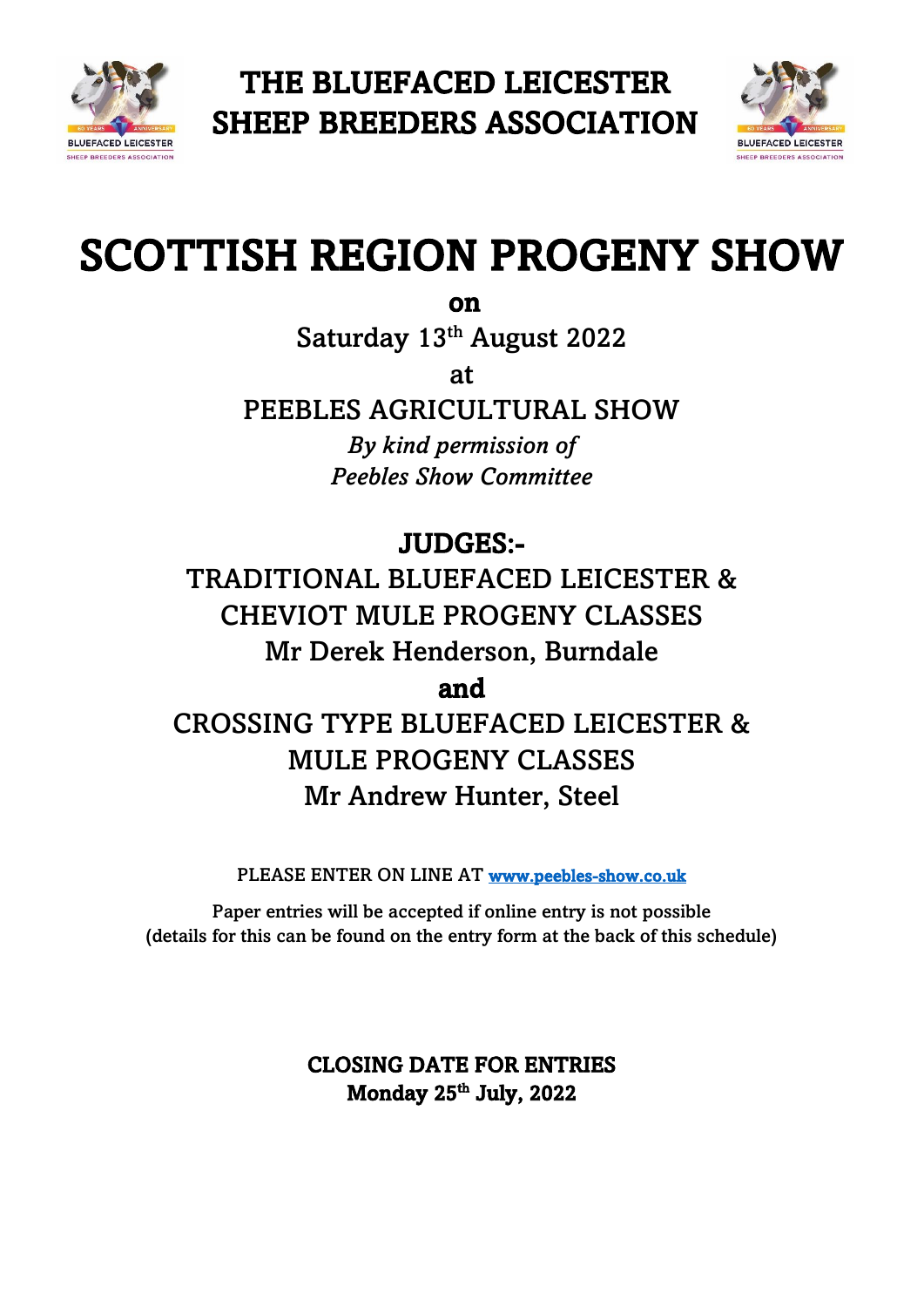## TRADITIONAL SECTION REGISTERED BLUEFACED LEICESTERS & CHEVIOT MULE PROGENY GROUPS

Judge:- Mr Derek Henderson, Burndale

#### Judging of the Open Classes Commence at 9.30a.m. Progeny & Mule Classes will follow

#### Sheep can be shown in Show Classes and Progeny Classes

## BLUFACED LEICESTER PROGENY SHOW CLASSES (ENTRY FEE FOR PROGENY CLASSES IS FREE)

|                                                                            | 1 <sup>st</sup> | 2 <sub>nd</sub> | <b>ord</b> | 4 <sup>th</sup> |
|----------------------------------------------------------------------------|-----------------|-----------------|------------|-----------------|
| 126. Pair of Ewes (2 years or older), by the same Sire                     |                 |                 |            |                 |
| (Must have raised a lamb in 2022)                                          | £25             | £20             | £10        | £5              |
| 127. Pair of Gimmers, by the same Sire                                     | £25             | £20             | £10        | £5              |
| 128. Pair of Shearling Tups, by the same Sire                              | £25             | £20             | £10        | £5              |
| 129. Group of three Tup Lambs, by the same Sire                            | £25             | £20             | £10        | £5              |
| 130. Group of three Ewe Lambs, by the same Sire                            | £25             | £20             | £10        | £5              |
| 131. Pair of Lambs (any sex), by the same sire, SHOWN WITH                 |                 |                 |            |                 |
| SIRE (Lambs can have been shown in previous class)                         | £25             | £20             | £10        | £5              |
| <b>MULE PROGENY CLASS</b>                                                  |                 |                 |            |                 |
|                                                                            | 1 <sup>st</sup> | 2 <sub>nd</sub> | <b>Sta</b> | 4 <sup>th</sup> |
| 132. Group of three Mule Ewe lambs out of a Cheviot Ewe<br>SHOWN WITH SIRE | £25             | £20             | £10        | £5              |
|                                                                            |                 |                 |            |                 |

Overall Champion Group from classes 126- 131 - £70 Reserve Overall Champion Group from classes 126 – 131 - £40 Overall Champion Group from classes 126 - 131 - Rosette and Special Prize.

Overall Champion Group from Mule progeny classes 132, 137 & 138 Rosette and Special Prize.

*Progeny Show Classes are Sponsored by the Bluefaced Leicester Sheep Breeders Association*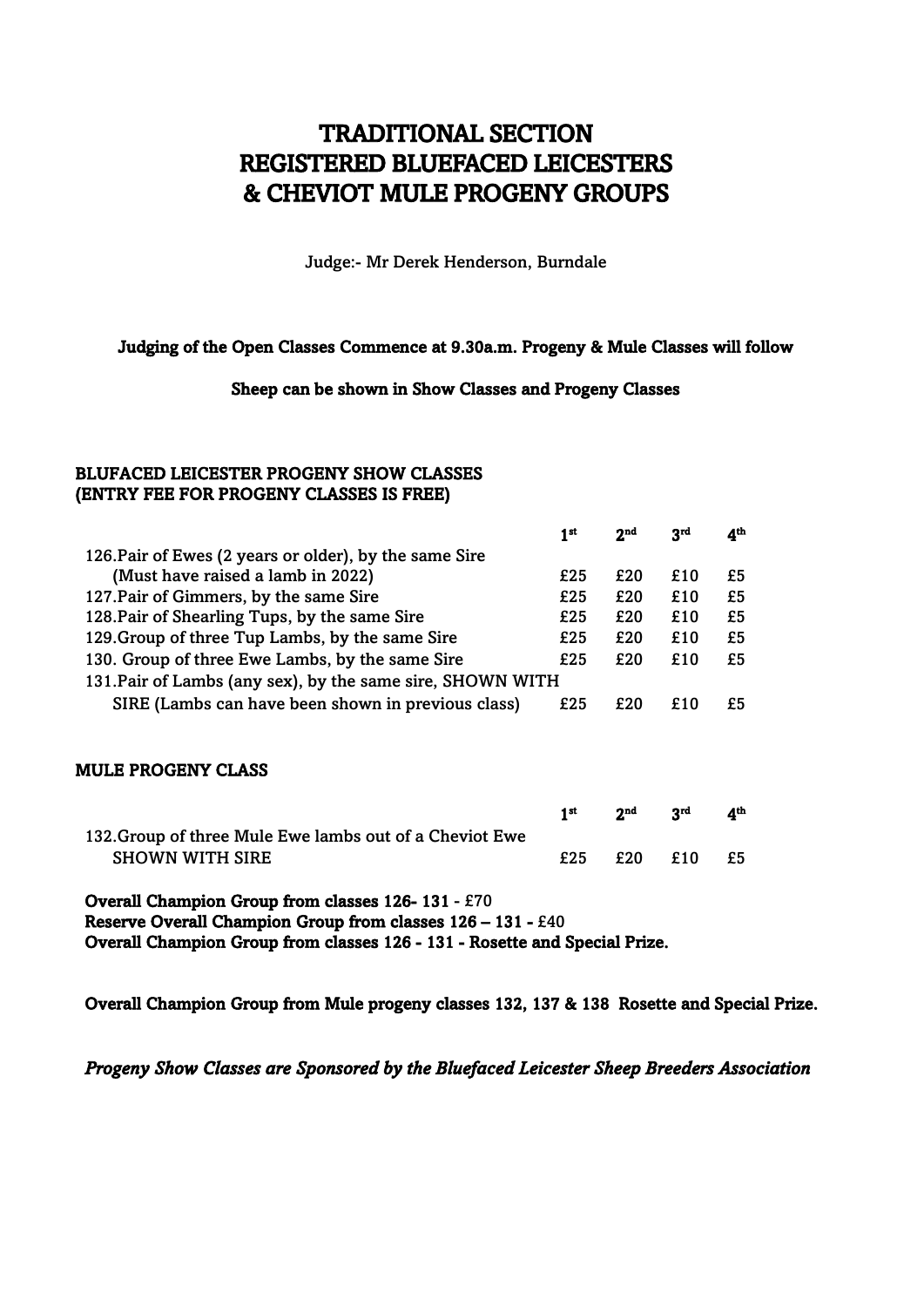# CROSSING TYPE SECTION REGISTERED BLUEFACED LEICESTERS & MULE PROGENY GROUPS

Judge:- Mr Andrew Hunter, Steel

## Judging of the Open Classes Commence at 9.30a.m. Progeny & Mule Classes will follow

### Sheep can be shown in Show Classes and Progeny Classes

## BLUFACED LEICESTER PROGENY SHOW CLASSES (ENTRY FEE FOR PROGENY CLASSES IS FREE)

|                                                            | 1 <sup>st</sup> | 2 <sub>nd</sub> | 3 <sup>rd</sup> | 4 <sup>th</sup> |
|------------------------------------------------------------|-----------------|-----------------|-----------------|-----------------|
| 133. Best Pair of Senior Sheep, Any Sex, by the same sire  | £25             | £20             | £10             | £5              |
| 134. Group of three Tup Lambs, by the same Sire            | £25             | £20             | £10             | £5              |
| 135. Group of three Ewe Lambs, by the same Sire            | £25             | £20             | £10             | £5              |
| 136. Pair of Lambs (any sex), by the same sire, SHOWN WITH |                 |                 |                 |                 |
| SIRE (Lambs can have been shown in previous class)         | £25             | £20             | £10             | £5              |
| <b>MULE PROGENY CLASSES</b>                                |                 |                 |                 |                 |
|                                                            | 1 <sup>st</sup> | 2 <sub>nd</sub> | 3rd             | 4 <sup>th</sup> |
| 137. Group of three Scotch Mule Ewe lambs out of a         |                 |                 |                 |                 |
| <b>Blackface Ewe, SHOWN WITH SIRE</b>                      | £25             | £20             | £10             | £5              |
| 138. Group of three North of England Mule Ewe Lambs out    |                 |                 |                 |                 |
| of a Swaledale, SHOWN WITH SIRE                            | £25             | £20             | £10             | £5              |

Overall Champion Group from classes 133- 136 - £70 Reserve Overall Champion Group from classes 133 -136 - £40 Overall Champion Group from classes 133 - 136 - Rosette and Special Prize.

Overall Champion Group from Mule progeny classes 132, 137 & 138 - Rosette and Special Prize.

*Progeny Show Classes are Sponsored by the Bluefaced Leicester Sheep Breeders Association*